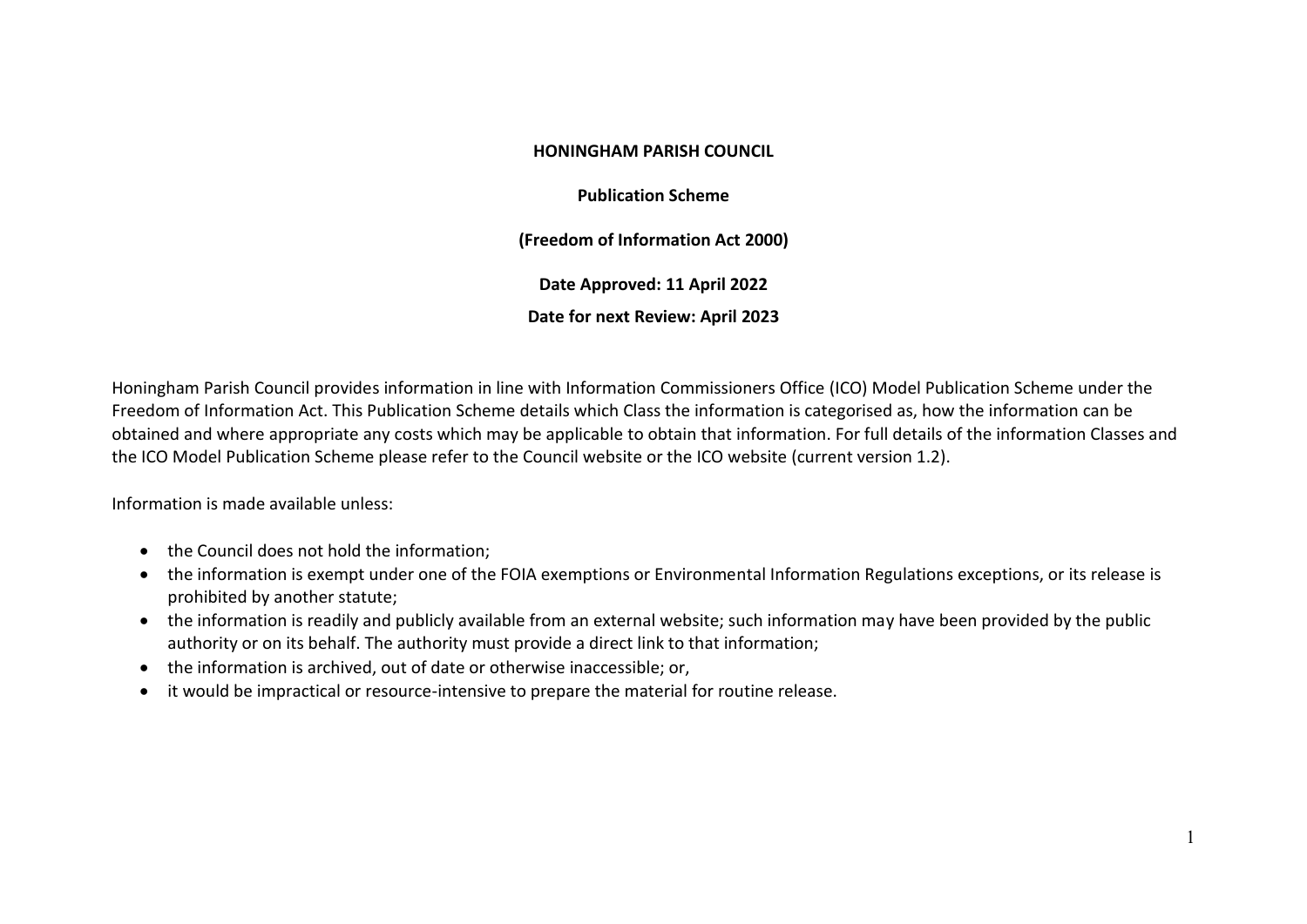The scheme is not meant to give an exhaustive list. If a member of the public wishes to see any information which is not on this list please contact the Clerk to discuss your request. The Council can withhold information where the Council deems it appropriate. Further guidance on this can be obtained from the Clerk or the ICO website [\(www.ico.org.uk\)](http://www.ico.org.uk/).

| Information to be published                                                         | How the information can be<br>obtained | Cost        |
|-------------------------------------------------------------------------------------|----------------------------------------|-------------|
|                                                                                     |                                        |             |
| Class 1 - Who we are and what we do                                                 |                                        | All Class 1 |
| (Organisational information, structures, locations and contacts)                    |                                        | Information |
|                                                                                     |                                        | - See costs |
| This will be current information only.                                              |                                        | on page 8   |
| Who's who on the Council and its Committees                                         | Hard copy, website or emailed          |             |
|                                                                                     | as attachment                          |             |
| Contact details for Parish Clerk and Council members (named contacts where possible | Hard copy, website or emailed          |             |
| with telephone number and email address (if used))                                  | as attachment. Information is          |             |
|                                                                                     | also available on the village          |             |
|                                                                                     | noticeboards.                          |             |
| Location of main Council office and accessibility details                           | Hard copy, website or                  |             |
|                                                                                     | emailed. Clerk works from              |             |
|                                                                                     | home. Any individual requiring         |             |
|                                                                                     | to meet the Clerk can do so at         |             |
|                                                                                     | the village hall by appointment        |             |
|                                                                                     | only.                                  |             |
| Staffing structure                                                                  | Clerk is the only employee.            |             |
|                                                                                     | Hard copy, website or                  |             |
|                                                                                     | emailed.                               |             |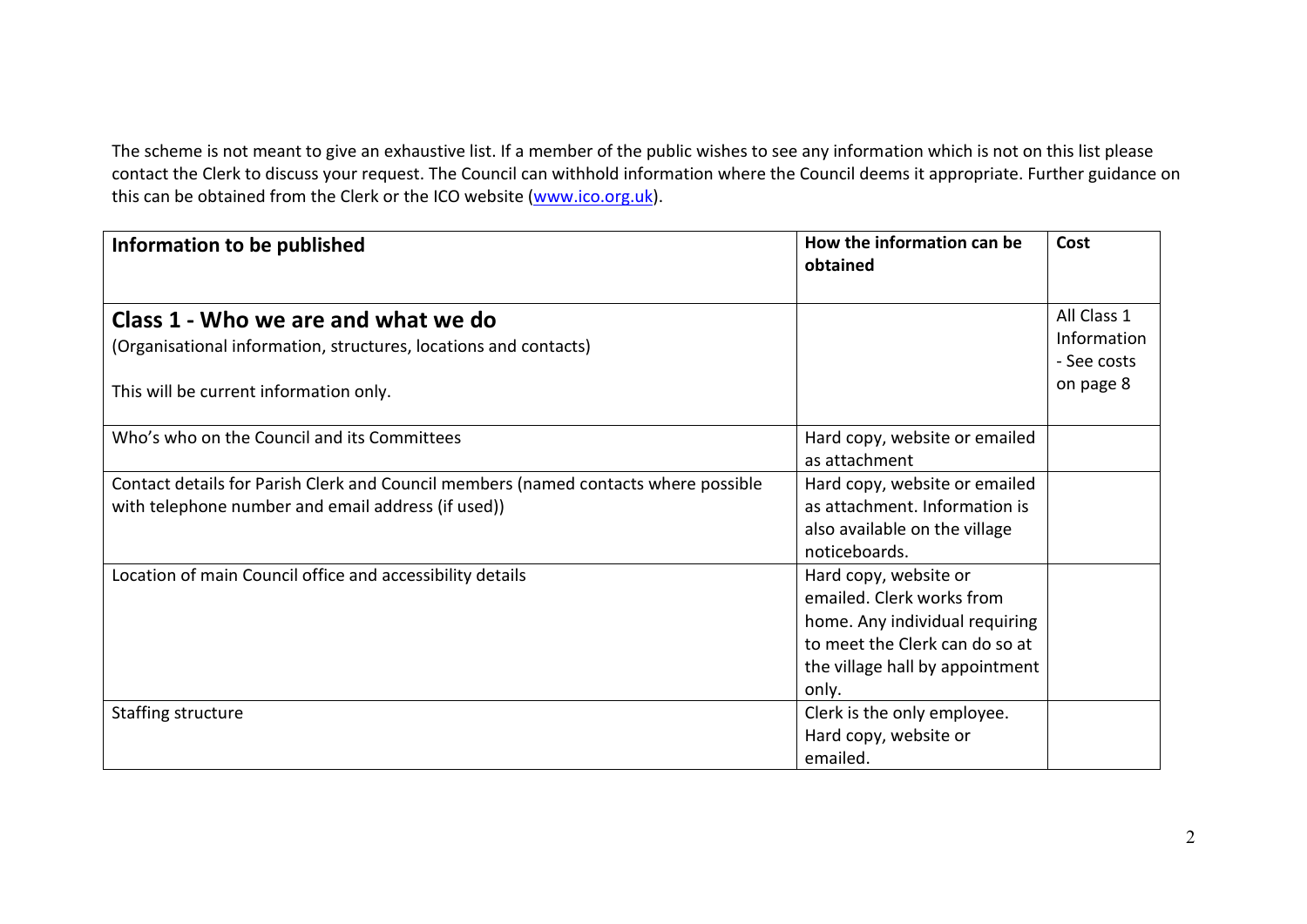| Class 2 – What we spend and how we spend it                                     |                               | All Class 2 |
|---------------------------------------------------------------------------------|-------------------------------|-------------|
| (Financial information relating to projected and actual income and expenditure, |                               | Information |
| procurement, contracts and financial audit)                                     |                               | - See costs |
|                                                                                 |                               | on page 8   |
| Current and previous financial year as a minimum                                |                               |             |
|                                                                                 |                               |             |
| Annual Governance & Accountability Return (AGAR) forms and report by auditor    | Hard copy, website or emailed |             |
|                                                                                 | as attachment.                |             |
| <b>Finalised budget</b>                                                         | Hard copy, website or emailed |             |
|                                                                                 | as attachment.                |             |
| Precept                                                                         | Hard copy or emailed          |             |
| <b>Borrowing Approval letter</b>                                                | Not applicable                |             |
| <b>Financial Regulations</b>                                                    | Hard copy, website or emailed |             |
|                                                                                 | as attachment.                |             |
| Grants given and received                                                       | Hard copy or emailed          |             |
| List of current contracts awarded and value of contract                         | Hard copy or emailed if       |             |
|                                                                                 | applicable                    |             |
| Members' allowances and expenses                                                | Currently not applicable      |             |
|                                                                                 |                               |             |
| Class 3 – What our priorities are and how we are doing                          |                               | All Class 3 |
| (Strategies and plans, performance indicators, audits, inspections and reviews) |                               | Information |
|                                                                                 |                               | - See costs |
| Current and previous year as a minimum                                          |                               | on page 8   |
|                                                                                 |                               |             |
| Parish Plan (current and previous year as a minimum)                            | Not applicable                |             |
| Annual Report to Parish or Community Meeting (current and previous year as a    | Hard copy, website or emailed |             |
| minimum)                                                                        | as attachment. (See Minutes   |             |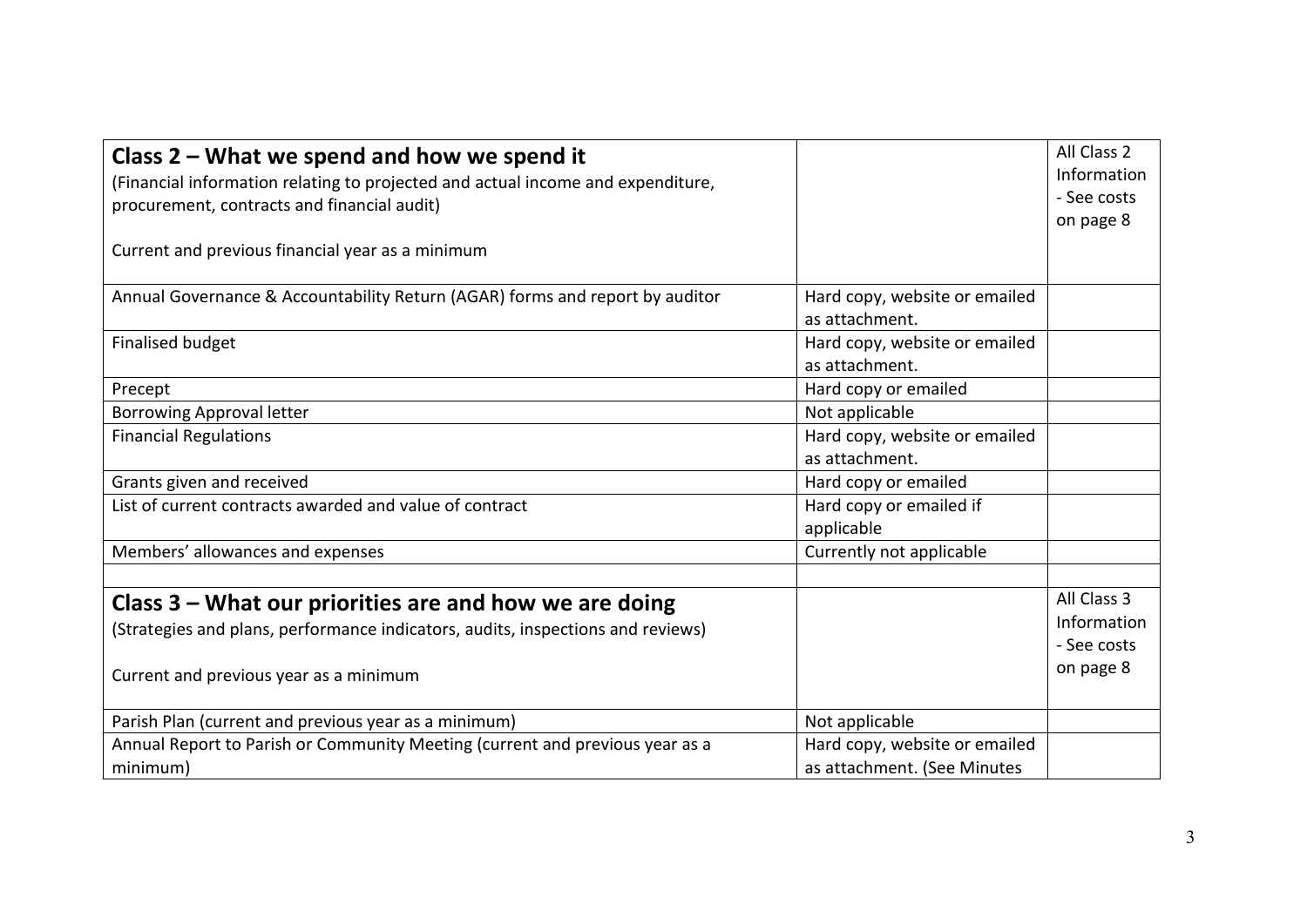|                                                                                                    | of Annual Parish Meeting)     |             |
|----------------------------------------------------------------------------------------------------|-------------------------------|-------------|
| <b>Quality status</b>                                                                              | Hard copy, website or emailed |             |
|                                                                                                    | as attachment if applicable.  |             |
| Local charters drawn up in accordance with DCLG guidelines                                         | Not applicable                |             |
| General Power of Competence adoption                                                               | Minutes of meeting where      |             |
|                                                                                                    | adopted. Hard copy, website   |             |
|                                                                                                    | or emailed as attachment      |             |
|                                                                                                    | (currently not applicable)    |             |
|                                                                                                    |                               |             |
| Class 4 – How we make decisions                                                                    |                               | All Class 4 |
| (Decision making processes and records of decisions)                                               |                               | Information |
|                                                                                                    |                               | - See costs |
| Current and previous council year as a minimum                                                     |                               | on page 8   |
|                                                                                                    |                               |             |
| Timetable of meetings (Council and any committee/sub-committee meetings and parish                 | Hard copy, website or emailed |             |
| meetings)                                                                                          | as attachment, posters on     |             |
|                                                                                                    | village noticeboards.         |             |
| Agendas of meetings (as above)                                                                     | Hard copy, website or emailed |             |
|                                                                                                    | as attachment, posters on     |             |
|                                                                                                    | village noticeboards.         |             |
| Minutes of meetings (as above) $-$ n.b. this will exclude information that is properly regarded as | Hard copy, website or emailed |             |
| private to the meeting (e.g. confidential items will be a summary of decisions only).              | as attachment                 |             |
| Reports presented to council meetings $-$ n.b. this will exclude information that is properly      | Hard copy, website (included  |             |
| regarded as private to the meeting.                                                                | with agenda) or emailed as    |             |
|                                                                                                    | attachment                    |             |
| Responses to consultation papers                                                                   | Hard copy, website or emailed |             |
|                                                                                                    | as attachment (see minutes of |             |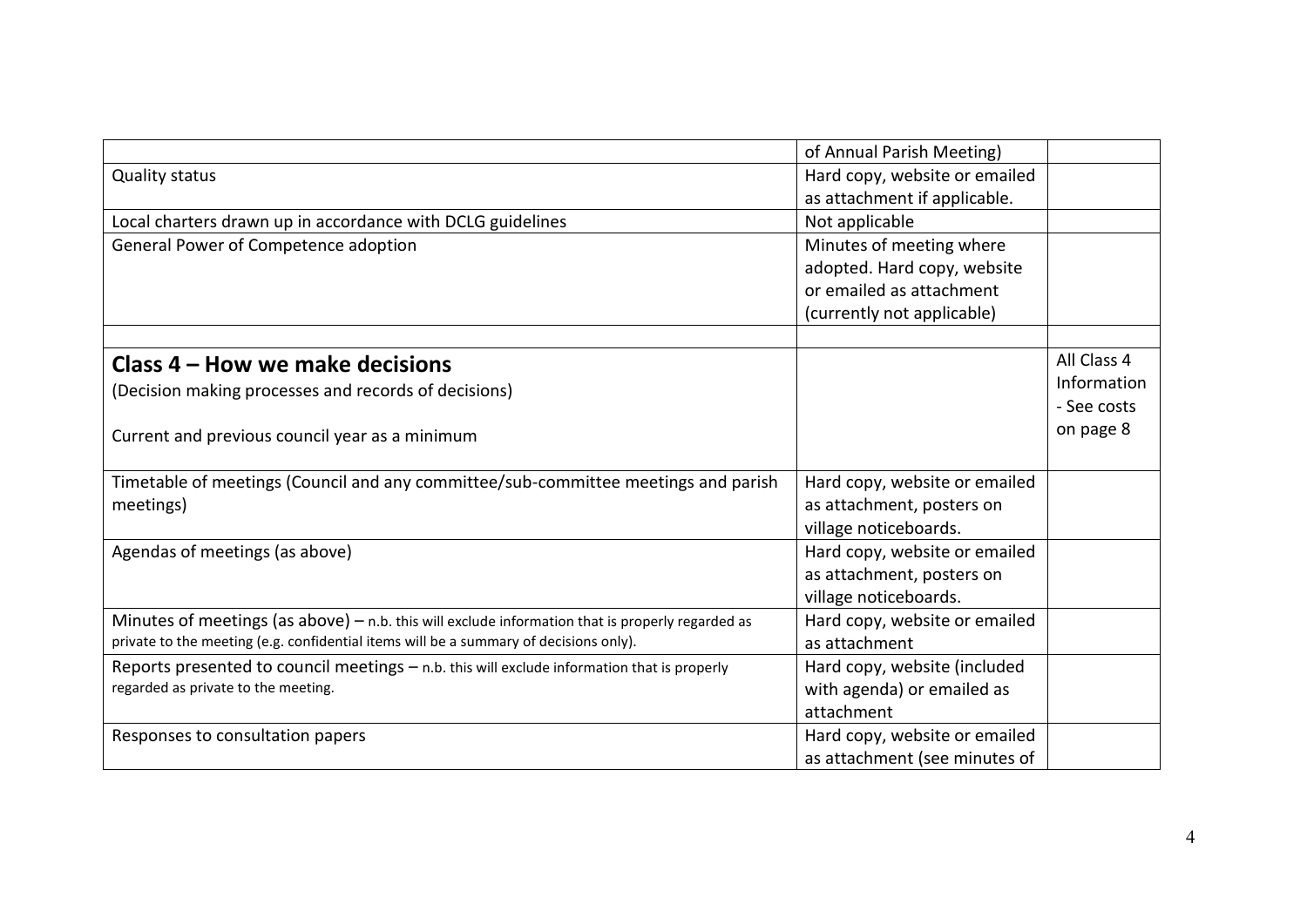|                                                                                          | relevant meeting)             |             |
|------------------------------------------------------------------------------------------|-------------------------------|-------------|
| Responses to planning applications                                                       | Hard copy, website or emailed |             |
|                                                                                          | as attachment (see minutes of |             |
|                                                                                          | relevant meeting)             |             |
| Bye-laws                                                                                 | Not applicable                |             |
|                                                                                          |                               |             |
| Class $5 -$ Our policies and procedures                                                  |                               | All Class 5 |
| (Current written protocols, policies and procedures for delivering our services and      |                               | Information |
| responsibilities)                                                                        |                               | - See costs |
|                                                                                          |                               | on page 8   |
| Current information only                                                                 |                               |             |
|                                                                                          |                               |             |
| Policies and procedures for the conduct of council business:                             |                               |             |
|                                                                                          |                               |             |
| Procedural Standing Orders and Financial Regulations                                     | Hard copy, website or emailed |             |
| Committee and sub-committee terms of reference (Not applicable)                          | as attachment                 |             |
| Delegated authority in respect of officers (also refer to Standing Orders)               |                               |             |
| Code of Conduct                                                                          |                               |             |
| Policy statements                                                                        |                               |             |
| Policies and procedures for the provision of services and about the employment of staff: |                               |             |
|                                                                                          |                               |             |
| Internal policies relating to the delivery of services                                   | Hard copy, website or emailed |             |
| Equality and diversity policy                                                            | as attachment (please also    |             |
| Health and safety policy                                                                 | refer to the Freedom of       |             |
| Recruitment policies (including current vacancies) (Not applicable)                      | Information Act)              |             |
| Policies and procedures for handling requests for information                            |                               |             |
| Complaints procedures (including those covering requests for information and operating   |                               |             |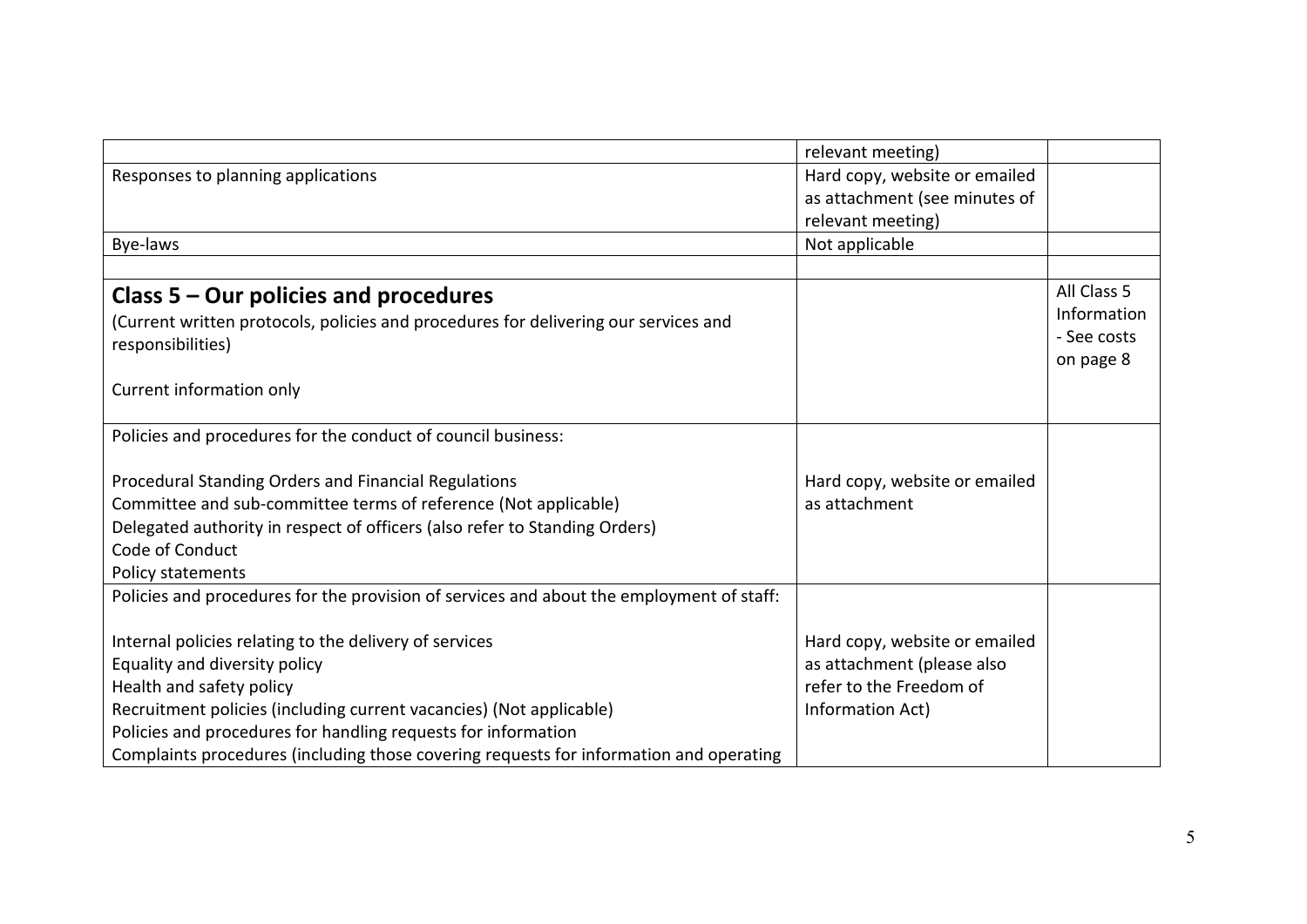| the publication scheme)                                                                     |                                   |             |
|---------------------------------------------------------------------------------------------|-----------------------------------|-------------|
| Information security policy                                                                 | Not applicable                    |             |
| Records management policies (records retention, destruction and archive)                    | Not applicable                    |             |
| Data protection policies or Privacy Statement                                               | Hard copy, website or emailed     |             |
|                                                                                             | as attachment                     |             |
| Schedule of charges (for the publication of information)                                    | Hard copy, website or emailed     |             |
|                                                                                             | as attachment (see page 8)        |             |
|                                                                                             |                                   |             |
| Class $6$ – Lists and Registers                                                             |                                   | All Class 6 |
|                                                                                             |                                   | Information |
| Currently maintained lists and registers only                                               |                                   | - See costs |
|                                                                                             |                                   | on page 8   |
| Any publicly available register or list (if any are held this should be publicised; in most | Not applicable                    |             |
| circumstances existing access provisions will suffice) e.g. cemetery records                |                                   |             |
| Assets register                                                                             | Hard copy, website or emailed     |             |
|                                                                                             | as attachment                     |             |
| Disclosure log (indicating the information that has been provided in response to requests;  | Not applicable                    |             |
| recommended as good practice, but may not be held by parish councils)                       |                                   |             |
| Register of members' interests                                                              | Hard copy, website (linked to     |             |
|                                                                                             | <b>Broadland District Council</b> |             |
|                                                                                             | website) or emailed as            |             |
|                                                                                             | attachment                        |             |
| Register of gifts and hospitality                                                           | Not applicable                    |             |
|                                                                                             |                                   |             |
| Class $7$ – The services we offer                                                           | (hard copy or website; some       | All Class 7 |
| (Information about the services we offer, including leaflets, guidance and newsletters      | information may only be           | Information |
| produced for the public and businesses)                                                     | available by inspection)          | - See costs |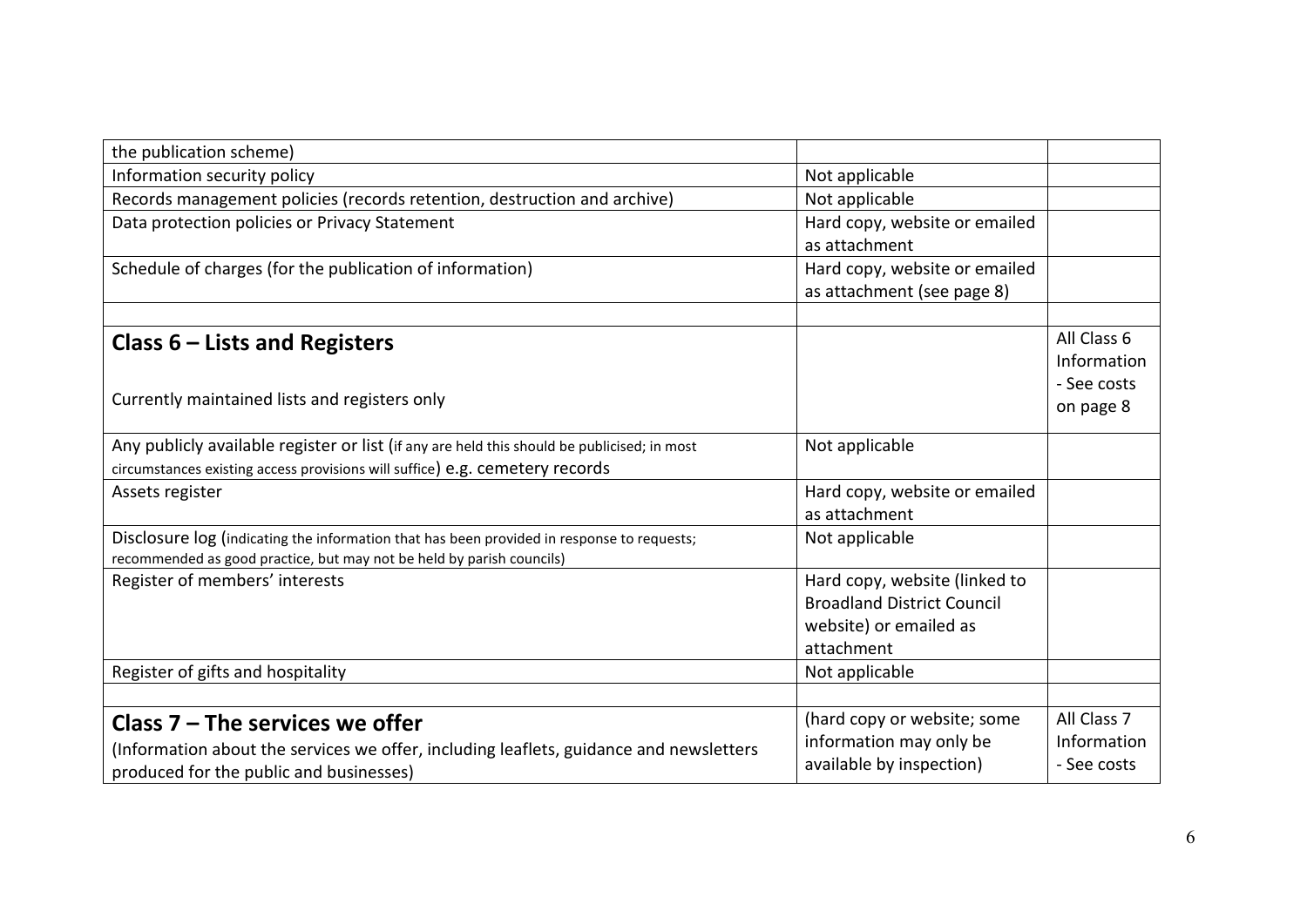|                                                                                               |                               | on page 8 |
|-----------------------------------------------------------------------------------------------|-------------------------------|-----------|
| Current information only                                                                      |                               |           |
|                                                                                               |                               |           |
| Allotments                                                                                    | Not applicable                |           |
| Burial grounds and closed churchyards                                                         | Not applicable                |           |
| Community centres and village halls                                                           | Not applicable                |           |
| Parks, playing fields and recreational facilities                                             | Hard copy, website or emailed |           |
|                                                                                               | as attachment                 |           |
| Village sign, seating, litter bins, elocks, memorials and historical structures, and lighting | Hard copy, website or emailed |           |
|                                                                                               | as attachment as applicable   |           |
| <b>Bus shelters</b>                                                                           | Not applicable                |           |
| Markets                                                                                       | Not applicable                |           |
| Public conveniences                                                                           | Not applicable                |           |
| Agency agreements                                                                             | Not applicable                |           |
| Services for which the council is entitled to recover a fee, together with those fees (e.g.   | Not applicable                |           |
| burial fees)                                                                                  |                               |           |
|                                                                                               |                               |           |
| <b>Additional Information</b>                                                                 |                               |           |
| This will provide Councils with the opportunity to publish information that is not            |                               |           |
| itemised in the lists above                                                                   |                               |           |
|                                                                                               |                               |           |
| Not applicable                                                                                |                               |           |

| <b>Contact details:</b>                        |                                    |
|------------------------------------------------|------------------------------------|
| Jordana Wheeler                                | Tel: 01953 859704                  |
| Parish Clerk and Responsible Financial Officer | Email: Clerk.honinghampc@gmail.com |
| 14 Gatekeeper Close, Wymondham, NR18 0XY       | Website: www.honinghampc.info      |